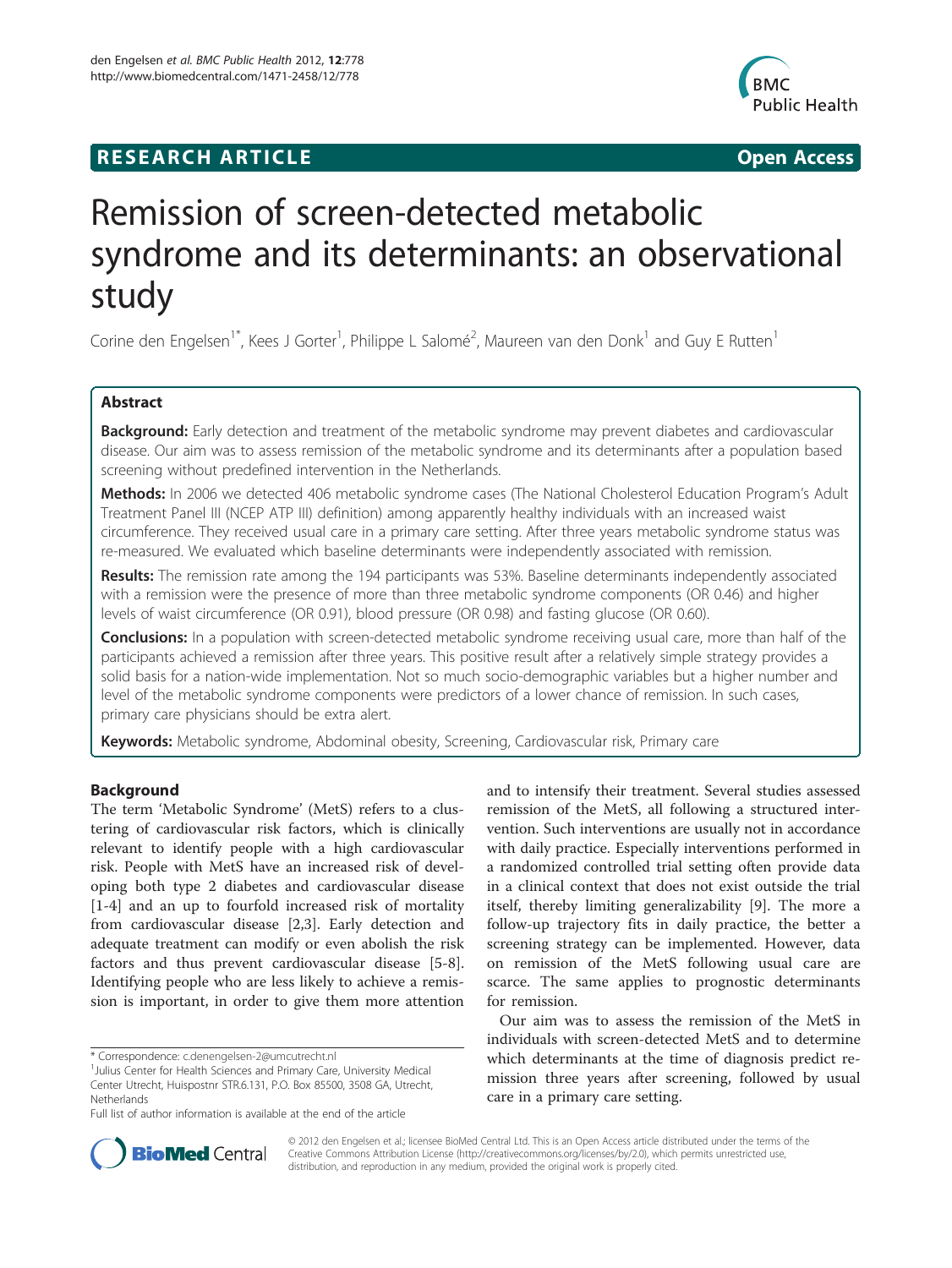# **Methods**

# Study design and population

Between October 2006 and April 2007 the 'IJsselstein Screening for Central Obesity to detect metabolic syndrome' was conducted in the city of IJsselstein among 12.000 individuals. The aim was to determine the feasibility and yield of a screening for MetS with self-measurement of waist circumference as the first step [\[10\]](#page-7-0). A total of 1.721 individuals with a selfmeasured increased waist circumference  $(≥ 88$  cm in women,  $\geq 102$  cm in men) underwent all study procedures. They were aged 20–70 years and not previously diagnosed with diabetes, hypertension, dyslipidemia or cardiovascular disease. 473 of them were detected with MetS. Participants were advised to contact their primary care center for the results of the screening; no other intervention was performed. In case of detected cardiovascular risk factors, they should receive usual care according to the guidelines 'Cardiovascular risk management' [[11\]](#page-7-0) and 'Type 2 Diabetes Mellitus' [[12\]](#page-7-0) of the Dutch College of General Practitioners. Follow-up measurements took place three years after screening, in November and December 2009. 406 of the 473 participants with screen-detected MetS were invited for follow-up measurements. The other 67 were no longer eligible because of illness and death or because they were no longer visiting the same primary care physician. Three and six weeks after the invitation, reminders were sent to the non-responders.

The study was approved by the medical ethics committee of the University Medical Center Utrecht, the Netherlands. Written informed consent was obtained from all participants.

# Measurements

Both at screening and three years later at follow-up the same measurements were performed. In a physical examination body weight, height, waist circumference and blood pressure were measured. Venous blood samples were drawn after an overnight fast to determine fasting blood glucose, triglycerides and high-density lipoprotein (HDL) cholesterol. A detailed description of these measurements was described previously [\[10](#page-7-0)].

At baseline participants had completed a questionnaire to determine ethnicity, education level and lifestyle factors (smoking habits, physical activity). Education level was dichotomized, in which 'high' was defined as having completed a level of secondary education which permits entry to college. Smoking was regarded positive when the participant was currently smoking; in case of former or never smoking it was regarded negative. Physical activity was assessed using the validated SQUASH questionnaire [\[13\]](#page-7-0), which measures habitual activities with respect to occupation, leisure time, household,

transportation means, and other daily activities. The results were dichotomized based on the Dutch Standard Healthy Movement: a minimum of thirty minutes of moderately intensive exercise at least five days a week [\[14\]](#page-7-0).

At follow-up, smoking status and level of physical activity were re-evaluated using the same questionnaire, in which participants were also questioned about consulting a dietician. Data about prescribed cardiovascular medication at the time of follow-up were collected from the physician's electronic medical record. As a measure of follow-up behavior we used the number of visits to the practice nurse during the first year following screening, collected from the electronic medical record.

# Outcome measure

The MetS was defined according to The National Cholesterol Education Program's Adult Treatment Panel III (NCEP ATP III) criteria, namely the presence of at least three of the following five components: increased waist circumference  $(≥ 88$  cm in women, ≥ 102 cm in men), elevated blood pressure (systolic ≥ 130 and/or diastolic ≥ 85 mmHg), elevated triglycerides  $(\geq 1.7 \text{ mmol/L})$ , elevated fasting glucose ( $\geq 6.1 \text{ mmol/L}$ ), and reduced HDL cholesterol (< 1.0 mmol/L in men, < 1.3 mmol/L in women) [[15\]](#page-7-0). We defined remission as having less than three MetS components at follow-up, thereby no longer fulfilling the criteria for the presence of the MetS. We did not take the use of cardiovascular medication into account in the definition of remission.

## **Determinants**

Both socio-demographic and clinical characteristics were considered as potential baseline determinants of remission. We considered several determinants with regard to the follow-up period as potential confounders (consultation behavior, weight loss, change in level of physical activity and prescription of cardiovascular medication for a specific MetS component).

#### Data analysis

Categorical variables are reported as numbers and percentages, continuous variables as means with standard deviations (SD) and non-normally distributed variables as median with interquartile range.

We checked for selection bias by testing for differences in baseline variables (gender, age, body mass index (BMI), waist circumference, HDL cholesterol, fasting glucose, triglycerides and blood pressure) between responders and non-responders, and between participants (responders willing to participate) and non-participants (responders who indicated not to be interested in followup measurements). Chi-square tests were used for categorical variables, independent samples t-tests for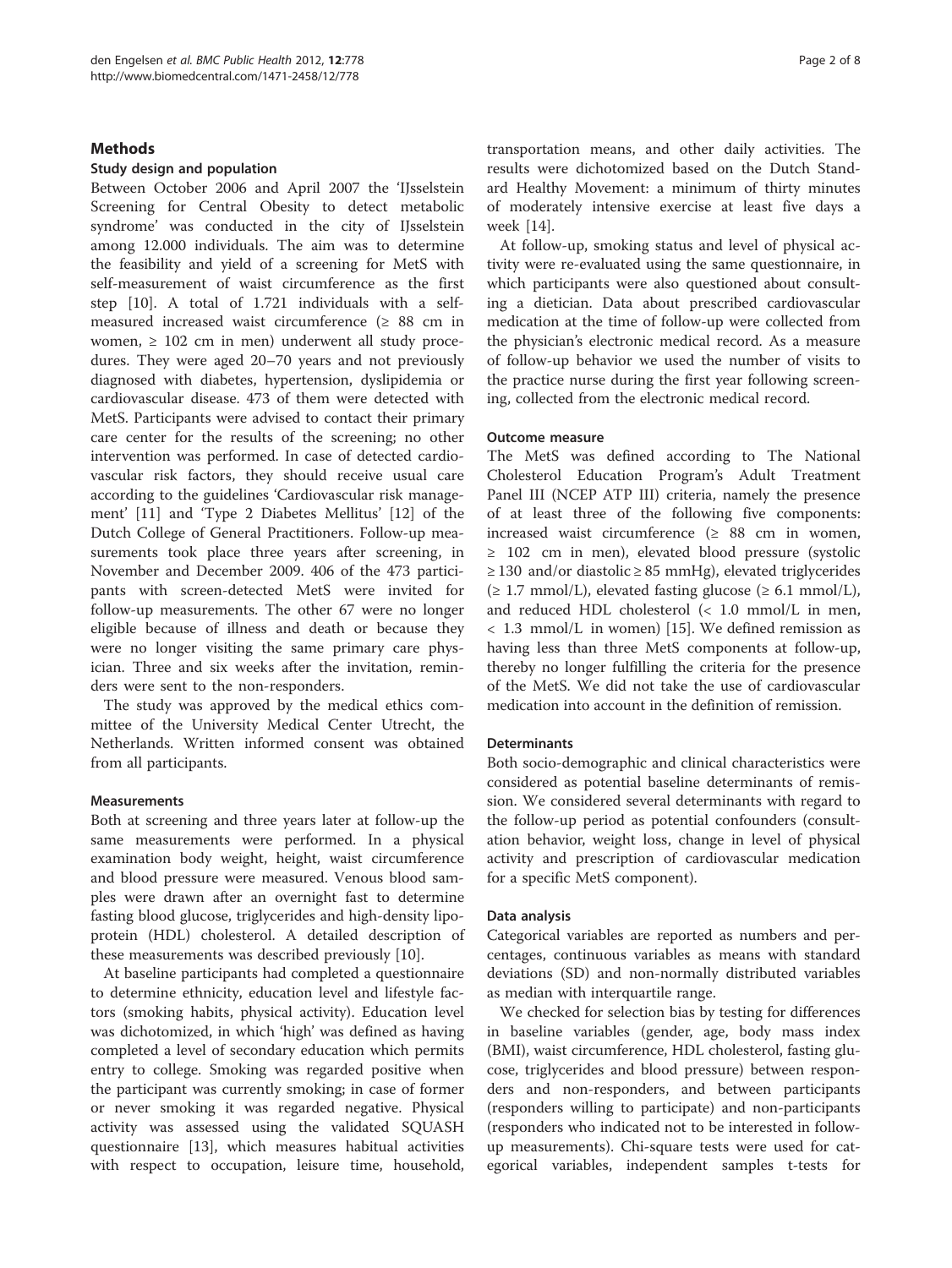<span id="page-2-0"></span>normally distributed continuous variables and Mann– Whitney tests for non-normally distributed continuous variables. The same tests were used to test for baseline differences between participants who achieved a remission and those who did not. Paired samples t-tests for normally distributed variables and the Wilcoxon signedrank test for non-normally distributed variables were used to test for a significant change in mean risk factor levels between screening and follow-up. A p-value < 0.05 was considered significant.

For logistic regression analyses, triglyceride level was log transformed because of its skewed distribution. Waist circumference and HDL cholesterol were also transformed, taking into account the gender specific thresholds. The gender specific threshold was extracted from the values obtained in the examinations. The new variables indicate the absolute difference with the gender specific threshold.

Univariable and multivariable logistic regression analyses were performed to assess determinants of remission. All variables considered as potential baseline determinants (Table [3\)](#page-4-0) were entered into model 1, except for BMI, because of the high correlation with waist circumference. In model 2 the follow-up determinants were included as co-variables. The models were reduced by means of backward selection, based on the p-value of the Wald test. The variables with the highest p-value were one by one removed, until the p-value for each variable became < 0.20. All MetS components as well

as gender were kept in the model, regardless of their p-value. Analyses were performed using Statistical Package of Social Sciences (SPSS, version 17.0).

# Results

The response rate was 86 %. 194 responders were willing to participate in follow-up examinations. The study flow chart is shown in Figure [1](#page-3-0). 53.6 % of the participants were male and the mean age was 49.0 years (SD 10.1). Baseline characteristics are shown in Table 1.

Comparing the participants with the combined group of non-participants and non-responders showed that participants were older  $(49 \text{ versus } 46 \text{ years}, p < 0.01)$ and more often visited the practice nurse at least twice in the year following screening (69 versus 56 %, p < 0.01). Non-responders were significantly younger than responders (40 versus 49 years,  $p < 0.001$ ) and more often of non-Western European origin (15 versus 4 %, p < 0.01) whereas responders more often than nonresponders achieved the Dutch Standard Healthy Movement (42 versus 58 %,  $p = 0.03$ ) and more often visited the practice nurse at least twice (65 versus 47 %, p = 0.01). Participants more often had a higher education level (35 versus 27 %,  $p < 0.05$ ) than non-participants. However, they less often achieved the Dutch Standard Healthy Movement at baseline compared to nonparticipants (53 versus 64 %,  $p = 0.03$ ).

Three years after screening a significant improvement in almost all MetS components was observed. However,

| <b>Baseline characteristics</b>                                                    |           | <b>Total group</b> | Remission        | P-value          |         |
|------------------------------------------------------------------------------------|-----------|--------------------|------------------|------------------|---------|
|                                                                                    |           | $n = 194$          | Yes $n = 103$    | No $n = 91$      |         |
| Gender (% male)                                                                    |           | 104 (53.9)         | 53 (51.5)        | 51 (56.0)        | 0.52    |
| Age (years)                                                                        |           | $49.0 \pm 10.1$    | $48.2 \pm 10.9$  | $49.8 \pm 9.0$   | 0.27    |
| Ethnicity (% Western European)                                                     |           | 187 (96.4)         | 100 (97.1)       | 87 (95.6)        | 0.58    |
| Higher educated (%)                                                                |           | 68 (35.1)          | 37 (35.9)        | 31(34.1)         | 0.79    |
| Smoking (%)                                                                        |           | 43 (22.2)          | 22(21.4)         | 21(23.1)         | 0.77    |
| Physical activity (% adhering to Dutch<br>Standard Healthy Movement <sup>a</sup> ) |           | 102 (53.4)         | 52 (51.5)        | 49 (53.8)        | 0.74    |
| BMI ( $kg/m2$ )                                                                    |           | $30.1 \pm 3.7$     | $29.7 \pm 3.5$   | $30.7 \pm 3.8$   | < 0.05  |
| Waist circumference (cm)                                                           | 8         | $109.9 \pm 7.4$    | $106.6 \pm 5.5$  | $113.3 \pm 7.6$  | < 0.001 |
|                                                                                    | $\Omega$  | $99.5 \pm 8.8$     | $98.4 \pm 8.9$   | $101.0 \pm 8.7$  | 0.18    |
| Blood pressure (mmHg)                                                              | Systolic  | $143.5 \pm 14.9$   | $142.0 \pm 12.5$ | $145.3 \pm 17.2$ | 0.14    |
|                                                                                    | Diastolic | $88.0 \pm 7.5$     | $87.1 \pm 7.3$   | $89.1 \pm 7.6$   | 0.07    |
| Triglycerides (mmol/L)                                                             |           | $1.9(1.6-2.3)$     | $1.9(1.6-2.3)$   | $1.9(1.7-2.5)$   | 0.24    |
| HDL cholesterol (mmol/L)                                                           | 8         | $1.1 \pm 0.3$      | $1.1 \pm 0.3$    | $1.1 \pm 0.2$    | 0.44    |
|                                                                                    | $\varphi$ | $1.3 \pm 0.3$      | $1.4 \pm 0.3$    | $1.3 \pm 0.3$    | 0.04    |
| Fasting glucose (mmol/L)                                                           |           | $5.3 \pm 1.1$      | $5.0 \pm 0.6$    | $5.5 \pm 1.5$    | 0.01    |

Table 1 Baseline characteristics of the population with screen-detected metabolic syndrome participating in follow-up measurements, divided into those who did and did not achieve a remission

Data are reported as means ± standard deviation or number (percentage). Non-normally distributed variables are reported as median (25<sup>th</sup> - 75<sup>th</sup> percentile).<br><sup>a</sup> a minimum of thirty minutes of moderately intensive exerci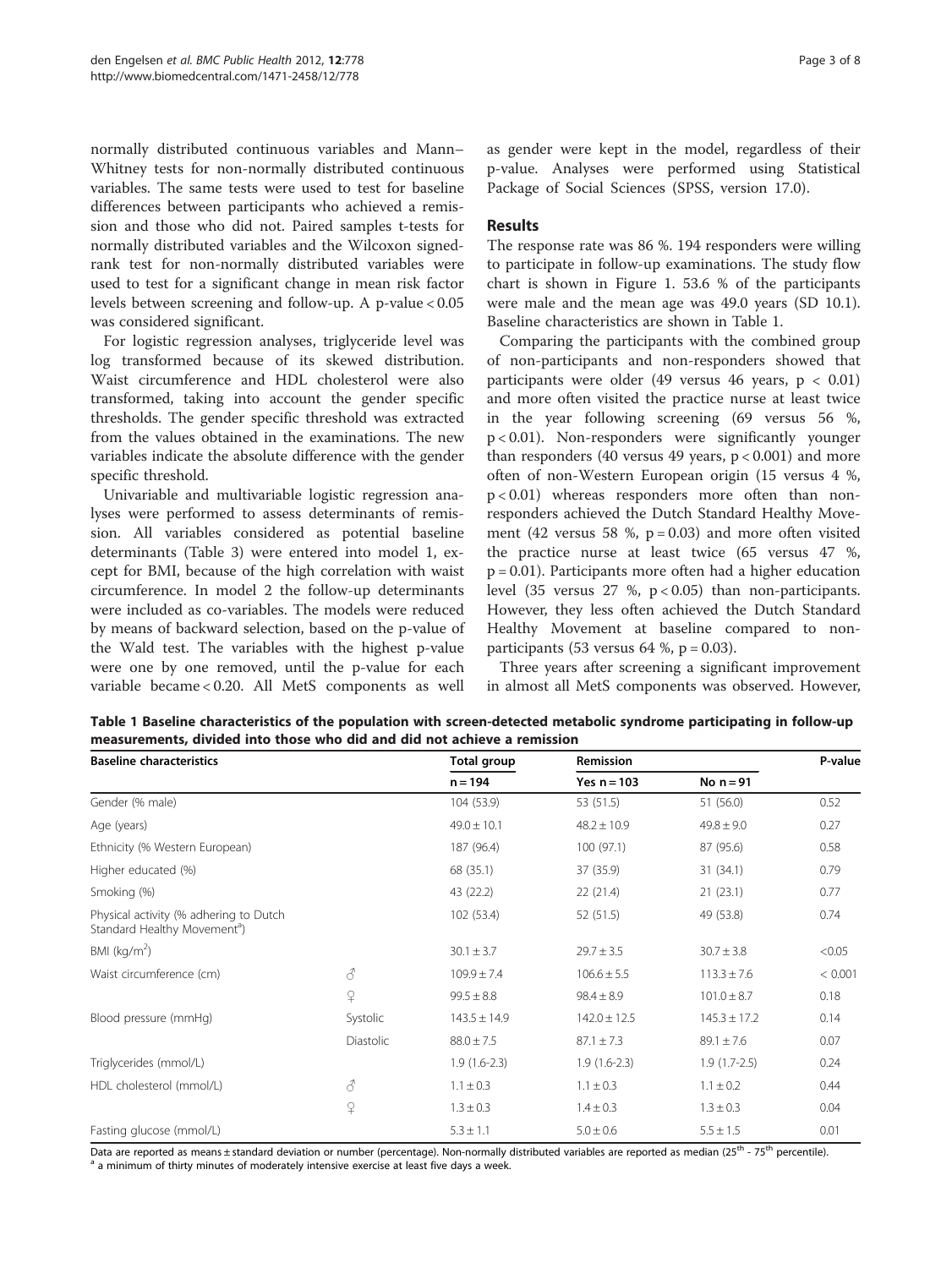<span id="page-3-0"></span>

the mean glucose level increased in both people with and without a remission of the MetS (Table [2](#page-4-0)). Of the 194 participants diagnosed with MetS, 103 (53.1 %) no longer fulfilled the MetS criteria according to their follow-up levels of the components. The participants who still fulfilled the MetS criteria at follow-up had a higher BMI and fasting glucose at baseline. Men not achieving a remission had a higher waist circumference, whereas women not achieving a remission had a significantly lower HDL cholesterol level at baseline (Table [1\)](#page-2-0).

At follow-up, 57 (29.4 %) participants received antihypertensive medication, 55 (28.4 %) received a statin and eight (4.1 %) were on blood glucose lowering medication. Fibrates or nicotinic acid were not prescribed. In 132 (68.0 %) participants, no medication for a specific MetS component was prescribed.

The presence of more than three MetS components and a higher waist circumference and fasting glucose were the baseline determinants significantly associated with a lower chance of remission in univariable regression analysis (Table [3\)](#page-4-0).

The odds ratios for the variables that were independently associated with remission  $(p < 0.20)$  are shown in Table [4](#page-5-0). When evaluating only baseline determinants, age, a higher waist circumference and glucose, a lower HDL cholesterol and the presence of more than three MetS components were independently associated with a lower chance of remission. When adding follow-up determinants as co-variables, age and HDL cholesterol no longer showed an independent association with remission, whereas weight loss during follow-up did. Each kilogram of weight loss increased the likelihood of achieving a remission 1.2 times.

# **Discussion**

We performed a screening in primary care among apparently healthy individuals, to detect new MetS cases. Participants were only advised to contact their primary care center for the results of the screening. Upon contacting they were expected to receive usual care according to existing guidelines; no specific intervention was designed. More than half of the participants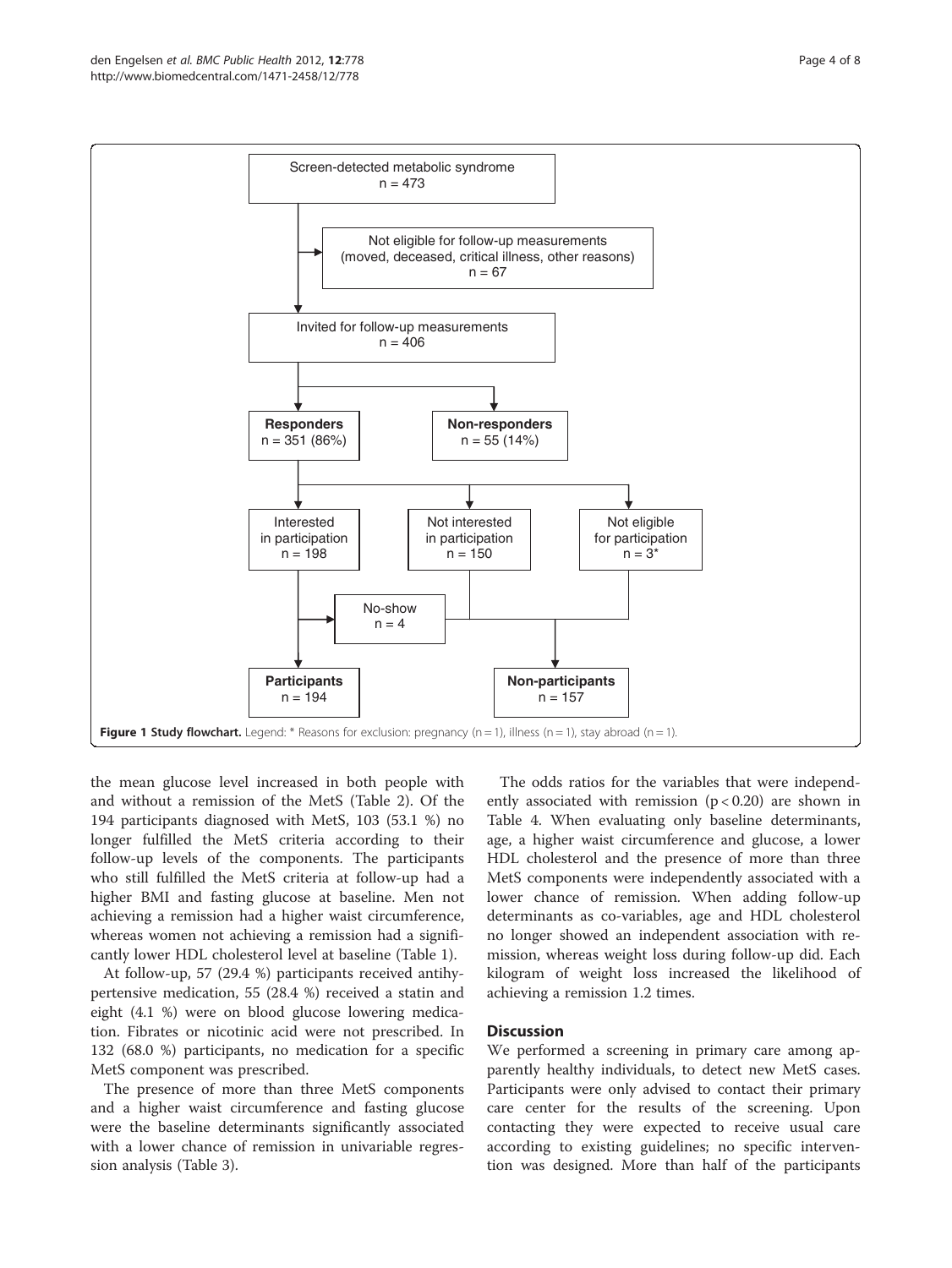<span id="page-4-0"></span>

| Table 2 Mean risk factor levels and mean change from baseline |  |  |  |  |
|---------------------------------------------------------------|--|--|--|--|
|---------------------------------------------------------------|--|--|--|--|

| $n = 194$                |                  | 2006             | 2009             | Mean change from baseline | (95 % C.I.)    |
|--------------------------|------------------|------------------|------------------|---------------------------|----------------|
| Weight (kg)              |                  | $93.1 \pm 15.2$  | $90.6 \pm 16.1$  | $-2.5 \pm 6.4$            | $(-3.4; -1.6)$ |
| BMI ( $kg/m2$ )          |                  | $30.1 \pm 3.7$   | $29.2 \pm 4.1$   | $-0.9 \pm 2.0$            | $(-1.2; -0.6)$ |
| Waist circumference (cm) | 8                | $109.9 \pm 7.4$  | $106.2 \pm 9.4$  | $-3.6 \pm 6.4$            | $(-4.9; -2.4)$ |
|                          | $\Omega$         | $99.5 \pm 8.8$   | $95.9 \pm 10.7$  | $-3.6 \pm 6.9$            | $(-5.1; -2.1)$ |
| Blood pressure (mmHq)    | Systolic         | $143.5 \pm 14.9$ | $135.4 \pm 13.6$ | $-8.1 \pm 12.1$           | $(-9.8; -6.4)$ |
|                          | <b>Diastolic</b> | $88.0 \pm 7.5$   | $82.4 \pm 7.7$   | $-5.6 \pm 7.7$            | $(-6.7; -4.5)$ |
| Triglycerides (mmol/L)   |                  | $1.9(1.6-2.3)$   | $1.8(1.3-2.3)$   | $-0.3 \pm 1.1$            | $(-0.4; -0.1)$ |
| HDL cholesterol (mmol/L) | 8                | $1.1 \pm 0.3$    | $1.2 \pm 0.3$    | $0.1 \pm 0.1$             | (0.03; 0.08)   |
|                          | ♀                | $1.3 \pm 0.3$    | $1.4 \pm 0.3$    | $0.2 \pm 0.2$             | (0.05; 0.14)   |
| Fasting glucose (mmol/L) |                  | $5.3 \pm 1.1$    | $5.4 \pm 0.7$    | $0.2 \pm 0.9$             | (0.0; 0.3)     |

Data are reported as means ± standard deviation or percentage. Non-normally distributed variables are reported as median (25<sup>th</sup> - 75<sup>th</sup> percentile).

# Table 3 Associations of potential determinants with remission in univariable logistic regression analysis

|                                                                         |                  | n(%)       | Remission<br>rate (%) | OR <sup>a</sup> | (95 % C.I.)  | P-value |
|-------------------------------------------------------------------------|------------------|------------|-----------------------|-----------------|--------------|---------|
| Baseline determinants                                                   |                  |            |                       |                 |              |         |
| Age (years)                                                             |                  |            |                       | 0.98            | (0.95; 1.01) | 0.27    |
| Gender                                                                  | 8                | 104 (53.6) | 51.0                  | Ref.            |              |         |
|                                                                         | $\Omega$         | 90 (46.4)  | 55.6                  | 1.20            | (0.68; 2.12) | 0.52    |
| Ethnicity                                                               | Western European | 187 (96.4) | 53.5                  | Ref.            |              |         |
|                                                                         | Other            | 7(3.6)     | 42.9                  | 0.65            | (0.14; 3.00) | 0.58    |
| Higher educated                                                         | No               | 126 (64.9) | 52.4                  | Ref.            |              |         |
|                                                                         | Yes              | 68 (35.1)  | 54.4                  | 1.09            | (0.60; 1.96) | 0.79    |
| Smoking                                                                 | No               | 151 (77.8) | 53.6                  | Ref.            |              |         |
|                                                                         | Yes              | 43 (22.2)  | 51.2                  | 0.91            | (0.46; 1.78) | 0.77    |
| Number of metabolic syndrome components                                 | 3                | 149 (76.8) | 59.7                  | Ref.            |              |         |
|                                                                         | $\geq 4$         | 45 (23.2)  | 31.1                  | 0.30            | (0.15; 0.62) | < 0.01  |
| BMI (kg/m <sup>2</sup> )                                                |                  |            |                       | 0.92            | (0.85; 1.00) | 0.05    |
| HDL cholesterol (mmol/L)                                                |                  |            |                       | 2.64            | (0.97; 7.18) | 0.06    |
| Waist circumference (cm)                                                |                  |            |                       | 0.93            | (0.89; 0.97) | < 0.001 |
| Blood pressure (mmHg)                                                   | Systolic         |            |                       | 0.99            | (0.97; 1.01) | 0.14    |
|                                                                         | Diastolic        |            |                       | 0.96            | (0.93; 1.00) | 0.07    |
| Triglycerides (mmol/L)                                                  |                  |            |                       | 0.57            | (0.29; 1.11) | 0.10    |
| Fasting glucose (mmol/L)                                                |                  |            |                       | 0.55            | (0.36; 0.85) | < 0.01  |
| Follow-up determinants                                                  |                  |            |                       |                 |              |         |
| $\geq$ 2 consultations with practice nurse                              | No               | 60 (30.9)  | 51.7                  | Ref.            |              |         |
|                                                                         | Yes              | 134 (69.1) | 53.7                  | 1.09            | (0.59; 2.00) | 0.07    |
| Cardiovascular medication, specific for<br>metabolic syndrome component | No               | 132 (68.0) | 56.1                  | Ref.            |              |         |
|                                                                         | Yes              | 62 (32.0)  | 46.8                  | 0.69            | (0.38; 1.26) | 0.23    |
| Consultation with dietician                                             | No               | 133 (68.6) | 55.6                  | Ref.            |              |         |
|                                                                         | Yes              | 61(31.4)   | 47.5                  | 0.72            | (0.39; 1.33) | 0.30    |
| Change in physical activity level (hours/week)                          |                  |            |                       | 1.00            | (0.98; 1.01) | 0.48    |
| Weight loss (kg)                                                        |                  |            |                       | 1.14            | (1.07; 1.20) | < 0.001 |

Odds ratio per one-unit change.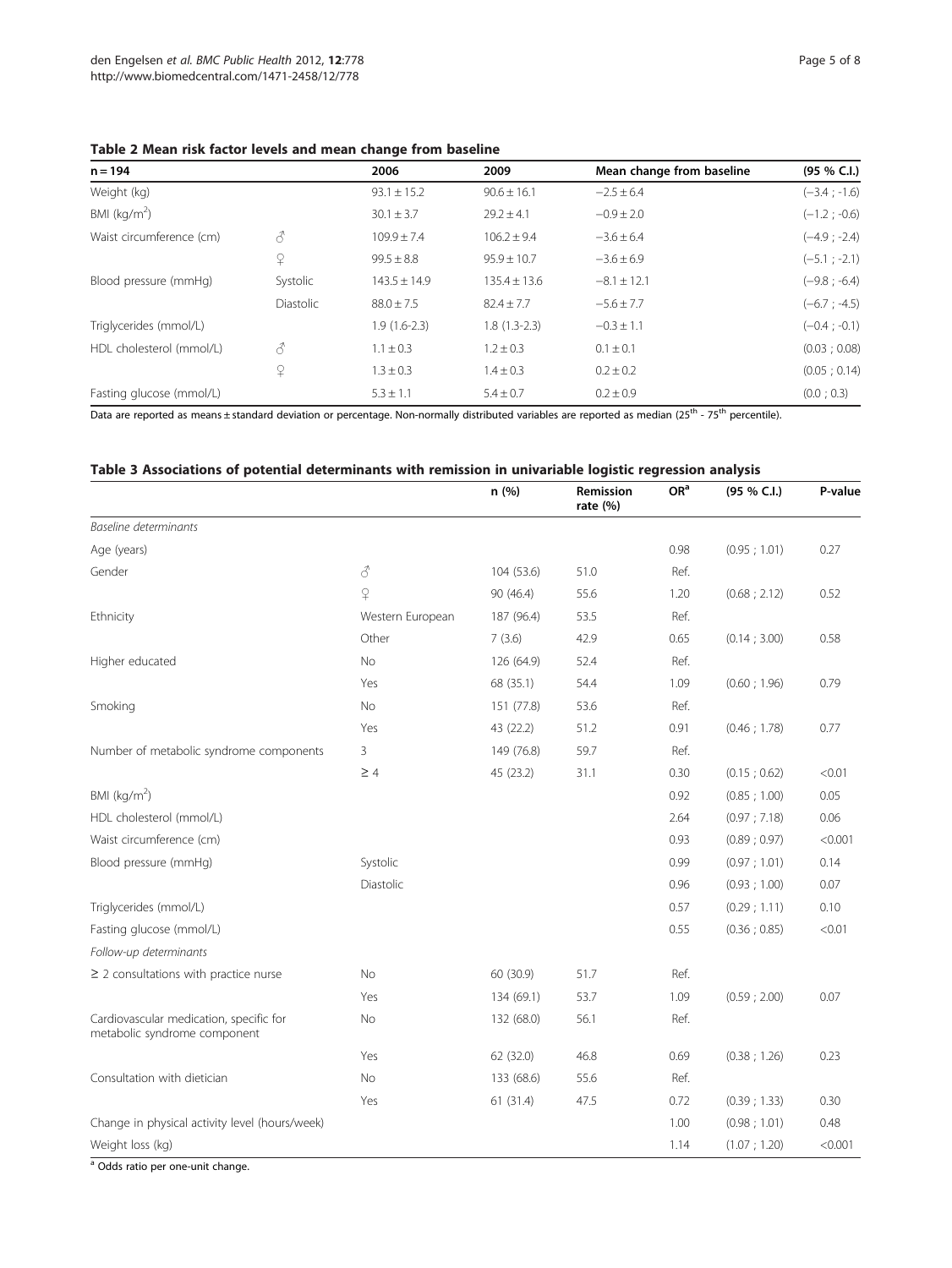<span id="page-5-0"></span>

| Table 4 Determinants independently associated (p<0.20) with remission in multivariable logistic regression analysis |  |  |  |  |
|---------------------------------------------------------------------------------------------------------------------|--|--|--|--|
|---------------------------------------------------------------------------------------------------------------------|--|--|--|--|

|                                        | Model 1         |              |                 |                | Model 2 |                 |              |                 |              |         |
|----------------------------------------|-----------------|--------------|-----------------|----------------|---------|-----------------|--------------|-----------------|--------------|---------|
|                                        | OR <sup>a</sup> | (95 % C.I.)  | OR <sup>b</sup> | $(95 \% C.I.)$ | P-value | OR <sup>a</sup> | (95 % C.I.)  | OR <sup>b</sup> | (95 % C.I.)  | P-value |
| Age (years)                            | 0.98            | (0.94; 1.01) |                 |                | 0.18    |                 |              |                 |              |         |
| Gender (female)                        | 1.37            | (0.69; 2.73) |                 |                | 0.37    | 1.23            | (0.58; 2.61) |                 |              | 0.59    |
| Waist circumference (cm)               | 0.93            | (0.89:0.97)  | 0.56            | (0.39:0.81)    | < 0.01  | 0.91            | (0.87; 0.96) | 0.46            | (0.30; 0.71) | < 0.01  |
| HDL cholesterol (mmol/L)               | 2.52            | (0.73:8.69)  | 1.31            | (0.91; 1.90)   | 0.14    | 1.69            | (0.48:5.89)  | 1.17            | (0.81; 1.69) | 0.41    |
| Fasting glucose (mmol/L)               | 0.68            | (0.43:1.10)  | 0.65            | (0.38; 1.11)   | 0.11    | 0.60            | (0.36; 1.00) | 0.56            | (0.31; 1.00) | 0.05    |
| Triglycerides (mmol/L)                 | 0.94            | (0.41; 2.16) | 0.97            | (0.68; 1.40)   | 0.88    | 0.64            | (0.27; 1.55) | 0.82            | (0.56; 1.21) | 0.32    |
| Systolic blood pressure (mmHq)         | 0.99            | (0.97; 1.01) | 0.84            | (0.60; 1.18)   | 0.32    | 0.98            | (0.95; 1.00) | 0.70            | (0.49; 1.01) | 0.05    |
| $\geq$ 4 metabolic syndrome components | 0.48            | (0.20; 1.13) |                 |                | 0.09    | 0.46            | (0.18; 1.19) |                 |              | 0.11    |
| Weight loss (kg)                       |                 |              |                 |                |         | 1.18            | (1.10; 1.27) |                 |              | < 0.001 |

Model 1: only baseline determinants were entered into the model. The metabolic syndrome components and gender were kept in the model, regardless of their p-value.

Model 2: both baseline and follow-up determinants were entered into the model. The metabolic syndrome components and gender were kept in the model. regardless of their p-value.

<sup>a</sup> Odds ratio per one-unit change.

**b** Odds ratio per standard deviation increase.

detected with MetS at screening no longer fulfilled the metabolic syndrome criteria three years later. The presence of more than three MetS components and a higher waist circumference, glucose level and systolic blood pressure were independently associated with a lower chance of remission.

Several studies have assessed the remission of MetS, all after an intervention. These interventions include diet (remission rate 21-61 %) [[16-18](#page-7-0)], exercise programs (remission rate 42-58 %) [\[19,20](#page-7-0)], combinations of both (remission rate 67 %) [[21](#page-7-0)], bariatric surgery (remission rate up to 95 %) [[22-24](#page-7-0)] and medication such as metformin, fenofibrate and orlistat (remission rate 23-44 %) [[25,26\]](#page-7-0). However, data about remission of the MetS without predefined intervention unless the advice to contact the primary care center are scarce. Two randomized controlled trials reported remission rates for their control groups of 9 and 18 % [\[26,27](#page-7-0)]. Our higher remission rate might be explained by the intensity of our usual care, which was presumably higher than control group care as described by Orchard et al. and Bo et al. In these studies participants received lifestyle recommendations once, while the majority of our participants was seen several times by the practice nurse. The remission rate of 52 % observed in a prospective study more closely resembled our remission rate, which could be explained by an intervention more in agreement with our usual care [\[28](#page-7-0)]. However the follow-up period was only six months; it is uncertain what would have happened after this relatively short intervention period.

In our study, not only individuals with diabetes or cardiovascular disease were excluded. Individuals were only eligible for screening if they were not previously diagnosed with hypertension or dyslipidemia and did not use

antihypertensive, blood glucose lowering or cholesterol lowering medication: they were apparently healthy. The shock of suddenly being diagnosed with several risk factors might have been an extra impulse to change lifestyle, which might have contributed to the high remission rate. Two studies compared baseline characteristics between participants who did and did not achieve a remission [[17](#page-7-0),[19](#page-7-0)]. As in our study, the participants who did not achieve a remission had worse baseline values than the participants who did achieve a remission. This might be explained by the fact that achieving a remission is more difficult for participants with higher risk factor levels. Baseline HDL cholesterol level was not associated with remission, in contrast to baseline levels of glucose, waist circumference and systolic blood pressure, where lower baseline levels were associated with a higher chance of remission. HDL dysfunction could be an underlying reason for the absence of an association between baseline HDL cholesterol level and remission. Dysfunctional HDL particles lose their anti-inflammatory and atheroprotective properties. This condition is closely linked to obesity and to inflammation and might be more prevalent among people with high HDL concentrations. In Western populations, individuals with glucose intolerance or those at risk for cardiometabolic disease – people with MetS – could be affected by impaired function of HDL [[29,30\]](#page-7-0).

#### Study limitations and strengths

This is the first study assessing remission of MetS after screening among apparently healthy people, without a predefined intervention program. The follow-up period of three years provides us with intermediate-term results. A shorter follow-up period might give too optimistic remission rates, because treatment effects and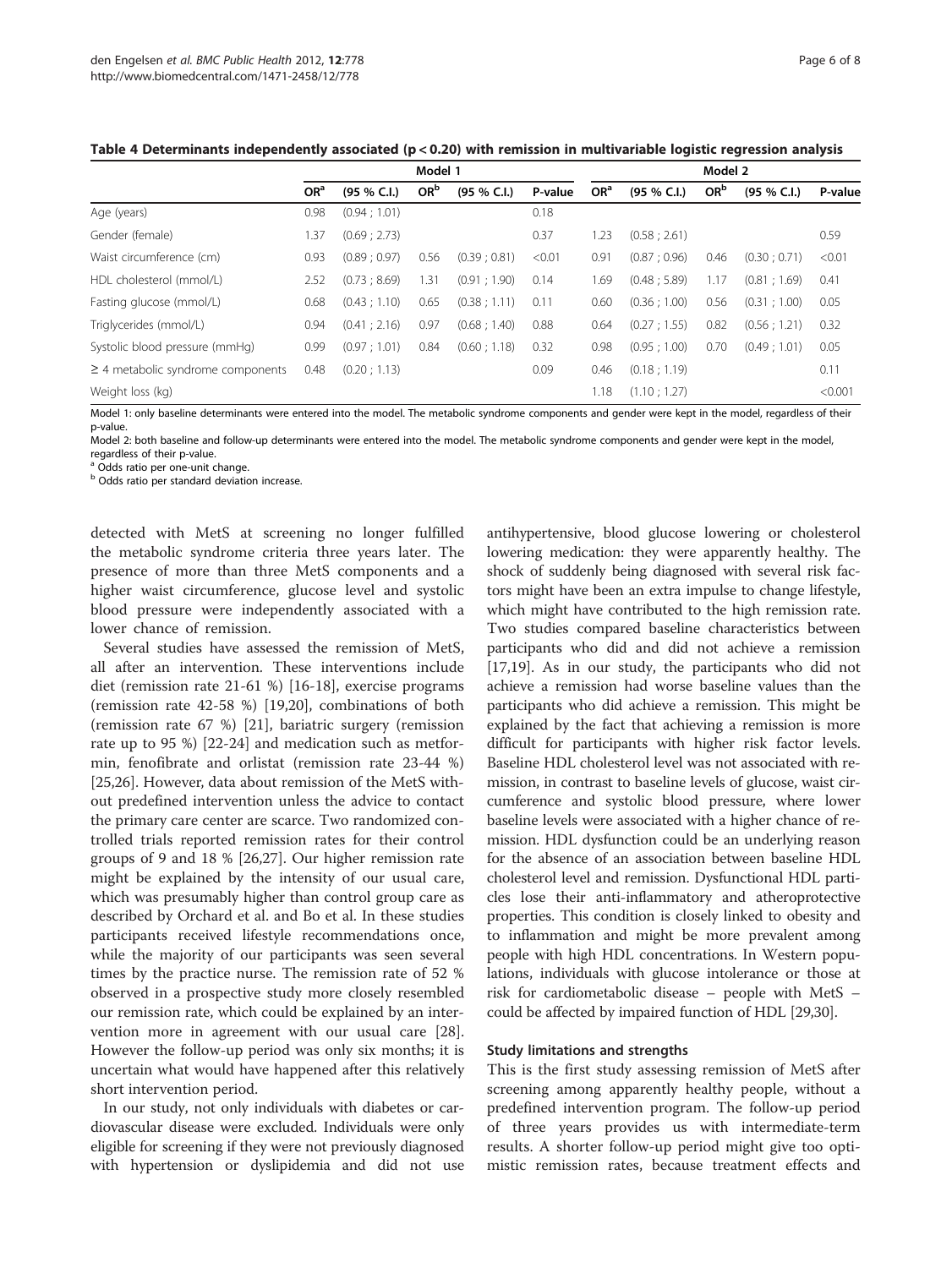<span id="page-6-0"></span>lifestyle changes tend to level off over time. Both socioeconomic and demographic, biochemical and clinical variables were taken into account, as well as lifestyle factors. Our data on the prescription of cardiovascular medication were based on prescription according to the electronic medical record of the primary care physician. Actual use of the prescribed medication might be lower, since medication compliance, especially in primary prevention, is not optimal [[31](#page-7-0)-[33\]](#page-7-0).

According to the NCEP ATP III criteria, when a patient is on drug treatment for a specific MetS component (antihypertensive drug treatment, blood glucose lowering treatment or treatment with a fibrate or nicotinic acid for a reduced HDL cholesterol or an increased triglyceride level) this component should be regarded as present, irrespective of the actual level of the component [[15\]](#page-7-0). This means that for example the blood pressure component will be regarded as positive as long as someone is on antihypertensive drug treatment, despite perfect blood pressure levels and thereby a reduced cardiovascular risk. Therefore, to gain insight into the actual reduction in cardiovascular risk achieved by remission, we chose not to take drug treatment for a specific MetS component into our definition of remission. In fact, the definition of the MetS provides a good screening tool to detect people with a high cardiovascular risk, but the current NCEP ATP III definition is less suitable for evaluating the effect of an intervention on changes in risk. If we had taken prescription of medication for a specific MetS component into account in our definition our remission rate would have been 49.0 %.

The overall response rate was good, although a substantial amount of the responders indicated not to be interested in participating in follow-up. This resulted in a relatively small study population. One might assume that people willing to participate were the more motivated patients, leading to potential bias for the generalization of the results. Indeed the participants more often entered a follow-up regimen after screening than the nonparticipants and non-responders. Whether their higher motivation also has led to a higher remission rate is questionable. However, we have to take into account this potential bias in interpreting the results. Especially younger people were less interested in follow-up measurements. At the initial screening, it were also the younger subgroups in which an invitation reminder was necessary to get a sufficient response. Apparently first it takes more effort to involve younger people in screening, and then we gain less insight into the impact of the screening for their cardiovascular health. It would be interesting to know the remission rate among the younger non-participants, since half of the people detected with the MetS were younger than 50 years [[10](#page-7-0)]. Age, however, was not significantly associated with achieving a remission in multivariable analysis.

# Conclusions

Screening with self-measurement of waist circumference as a first step detected 473 MetS cases among apparently healthy people. Among those who were willing to participate in follow-up examinations, 53 % no longer had the MetS after three years. This positive result after a relatively simple strategy provides a solid basis for a nationwide implementation. However, people < 50 years seem less willing to participate in screening and follow-up, a finding that should be taken into account for future screening strategies. Not so much socio-demographic variables but a higher level of the MetS components and the presence of more than three components were baseline predictors of a lower chance of remission. In such cases, primary care physicians should be extra alert.

#### Abbreviations

Mets: Metabolic Syndrome; NCEP ATP III: The National Cholesterol Education Program's Adult Treatment Panel III; BMI: Body Mass Index; HDL: Cholesterol High-Density Lipoprotein Cholesterol.

#### Competing interests

The authors declare that they have no competing interests.

#### Authors' contributions

CdE researched the data, performed the statistical analyses and wrote the manuscript. KJG, PLS, MvdD and GER contributed to the discussion. All authors were involved in the design of the study and read and approved the final manuscript.

#### Acknowledgements

The IJsselstein Study of Central Obesity to detect metabolic syndrome was supported in part by a research grant from the Investigator Initiated Studies Program of Merck Sharp & Dome Corp (MSD). MSD had no role in the study design and conduct, the writing of the manuscript or the decision to submit the paper for publication. The opinions expressed in this paper are those of the authors and do not necessarily represent those of MSD.

#### Author details

<sup>1</sup>Julius Center for Health Sciences and Primary Care, University Medical Center Utrecht, Huispostnr STR.6.131, P.O. Box 85500, 3508 GA, Utrecht, Netherlands. <sup>2</sup>Huisartsenzorg IJsselstein, locatie 't Steyn, Eiteren 15, 3401 PS IJsselstein, Netherlands.

#### Received: 30 January 2012 Accepted: 10 September 2012 Published: 13 September 2012

#### References

- 1. Ford ES, Schulze MB, Pischon T, Bergmann MM, Joost HG, Boeing H: Metabolic syndrome and risk of incident diabetes: findings from the European Prospective Investigation into Cancer and Nutrition-Potsdam Study. Cardiovasc Diabetol 2008, 7:35.
- 2. Galassi A, Reynolds K, He J: Metabolic syndrome and risk of cardiovascular disease: a meta-analysis. Am J Med 2006, 119:812-819.
- 3. Gami AS, Witt BJ, Howard DE, Erwin PJ, Gami LA, Somers VK, Montori VM: Metabolic syndrome and risk of incident cardiovascular events and death: a systematic review and meta-analysis of longitudinal studies. J Am Coll Cardiol 2007, 49:403–414.
- 4. Lorenzo C, Okoloise M, Williams K, Stern MP, Haffner SM: The metabolic syndrome as predictor of type 2 diabetes: the San Antonio heart study. Diabetes Care 2003, 26:3153–3159.
- 5. Hansson L, Lindholm LH, Niskanen L, Lanke J, Hedner T, Niklason A, Luomanmaki K, Dahlof B, Morlin C, Karlberg BE, Wester PO, Bjorck JE, De FU: JE: Effect of angiotensin-converting-enzyme inhibition compared with conventional therapy on cardiovascular morbidity and mortality in hypertension: the Captopril Prevention Project (CAPPP) randomised trial. Lancet 1999, 353:611–616.